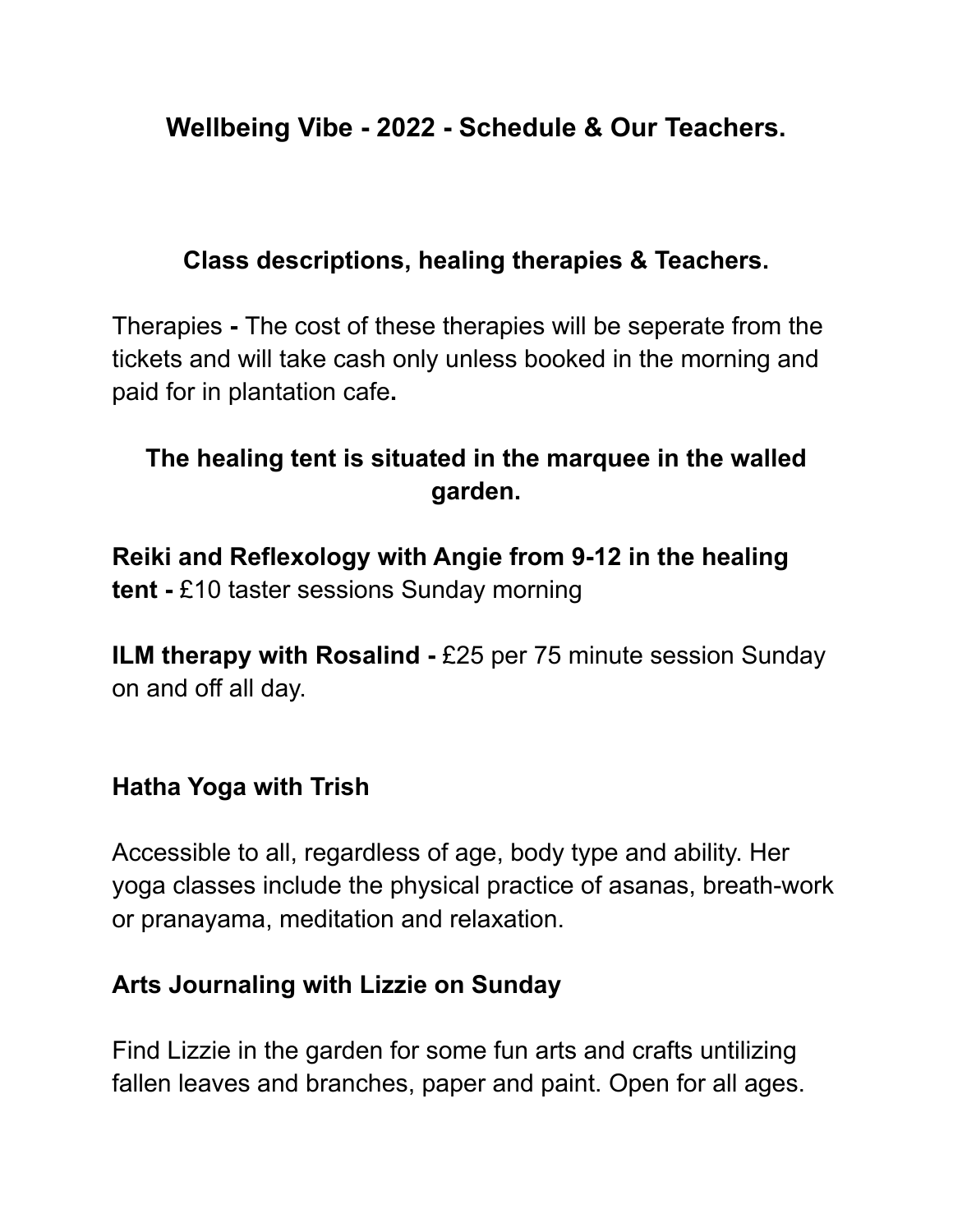#### **Sunshine sessions with firebird**

Sessions to lift your spirits and feed your soul through music and movement, run by Dani Johnson of Firebird. No need to have any dance experience or rhythm. Those with two left feet welcome! Dance to the beat of your own drum. Simple movements to explore in your own way to various music tracks. You can't get it wrong – it's your dance. Be as creative or minimalistic as you feel. You won't even realise you're exercising. Emphasis is on fun, flow and just moving your body.

# **Childrens storytime with Helena on Saturday**

Join Helena by the pond for a walk round the garden and storytime under the cork oak.

## **Childrens Story time with Steph on Sunday**

Join Steph storyteller at the pond by *edulis* Restaurant for tales from around the world. Suitable for Children of all ages.

## **Release with Firebird**

A marvellous mixture of mindfulness, meditation, music and movement, run by Dani Johnson of Firebird. These sessions are designed to allow you to release tension and let go. Whether you are overwhelmed, stressed, lacking in confidence, anxious, or just plain tired, these sessions will help you to find tools that you can use in everyday life, outside of class, to allow you to feel lighter and more relaxed, whilst learning to listen to your body.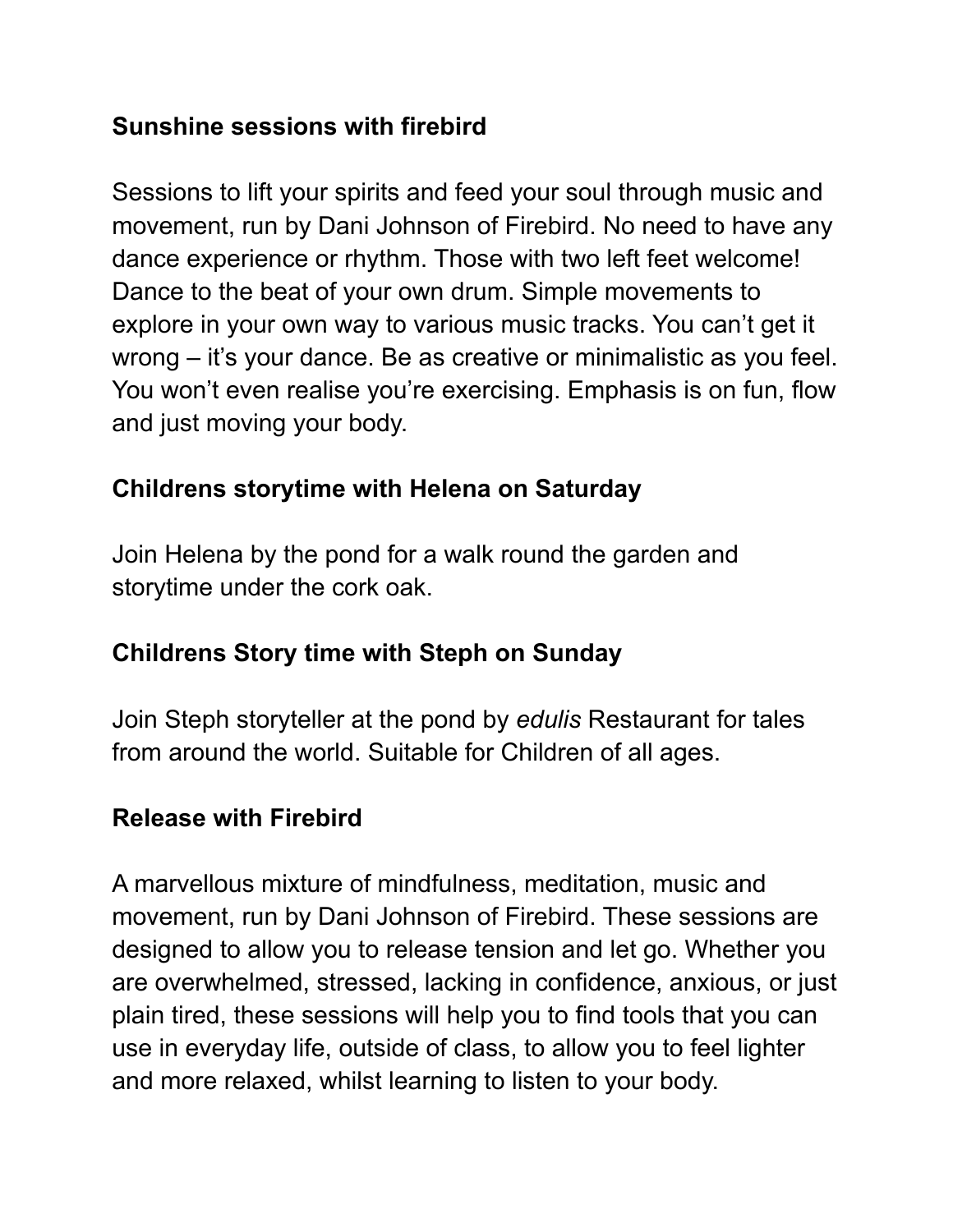# **Garry Qigong with Garry**

An ancient Chinese programme performed in a standing position, suitable for all levels of fitness. It contains movements repeated a number of times which improves breathing, balance, joint and muscle flexibility. Qigong also helps to relax the mind. Loose clothing is recommended.

#### **Tai chi with Tony**

A series of slow body movements combined as a flowing exercise. Helpful in achieving a state of physical and mental relaxation while also strengthening cardiovascular and immune systems. Suitable for all fitness levels and proficiency. Loose clothing and soft shoes advisable.

#### **Dancasana with Helena**

A mindful movement workshop designed to release and reenergise a natural flow of energy in body and mind.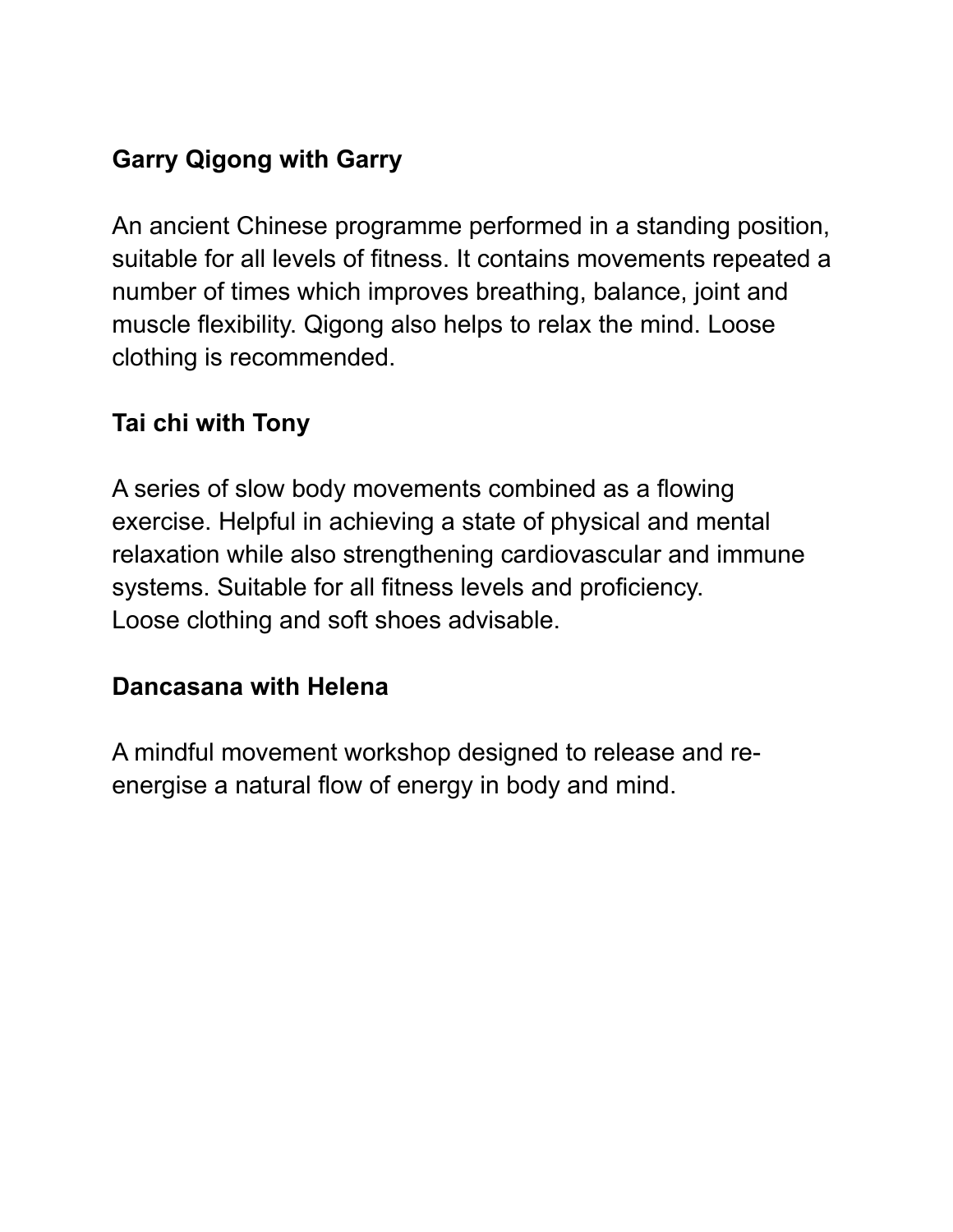#### **British wheel of yoga with Mark**

Yoga with Mark is suitable for all levels as my style of teaching offers modifications or alternatives for varying abilities. Trained and qualified with the British Wheel of Yoga my 20 years yoga teaching finds me passionate about sharing the benefits of yoga for both physical and mental wellbeing in a way that is both relevant and functional. Join us in this warm and friendly environment to see what this yoga can do for you.

## **Creative Dance with Michelle**

Learn some contemporary dance technique and have fun creating a dance together. Suitable for those who already have a love of dance, and those yet to discover it.

#### **Breath-work with Helena**

60 mins of breath-work. The fundamentals of all practice for mind and body.. A still class, focused with breath work to invigorate and enliven a stagnant state of being. Wake up lungs and central nervous system and remind how to breath together so that we can alone. And visa versa.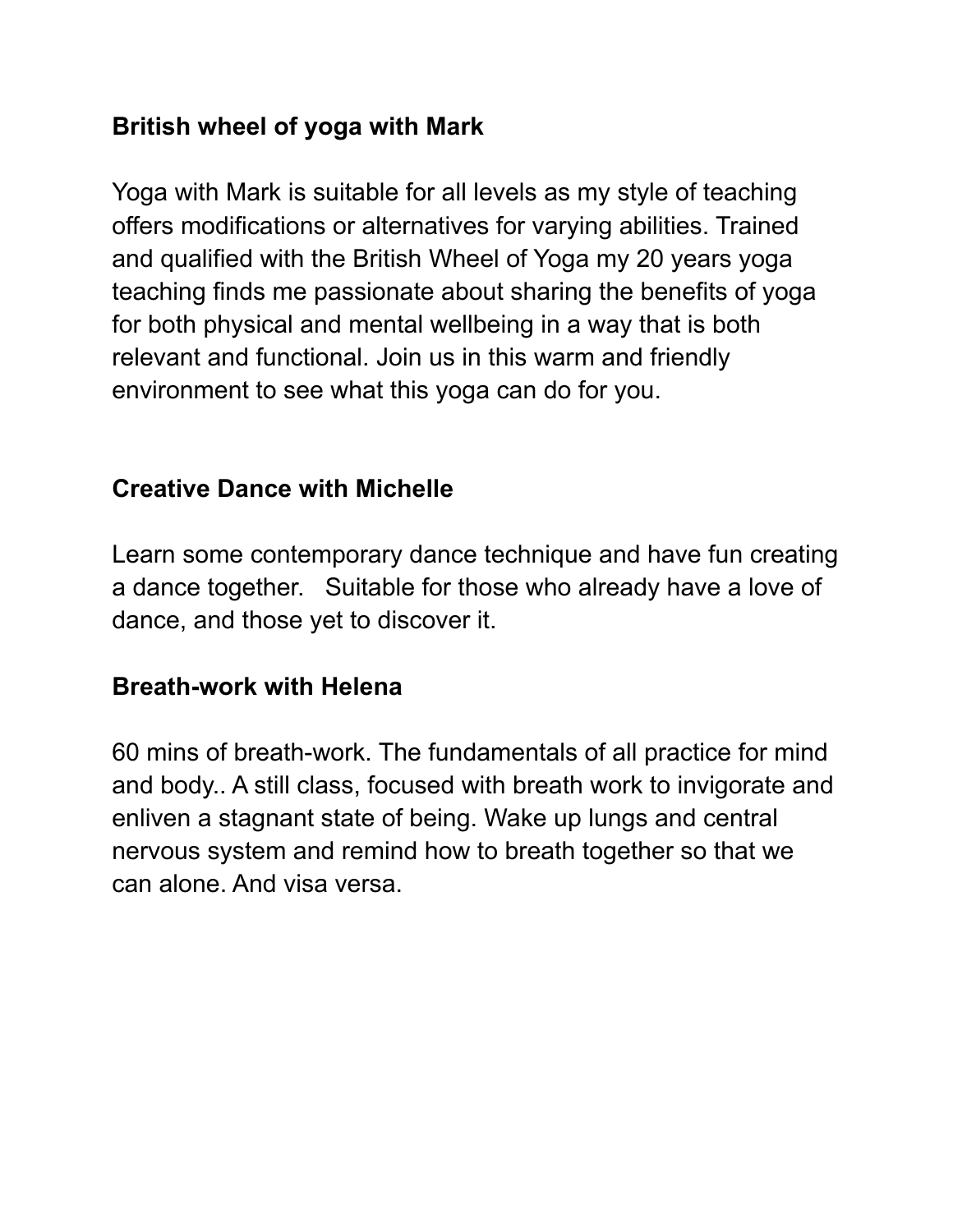#### **Zumba with Sarah**

A Latin and world-rhythms dance inspired fitness class. Whether it's Salsa, Reggaeton or Bhangra, this workout is fun, energetic and has the feel-good factor! Follow along the simple steps for each routine in this full body workout, and forget that you are in a fitness class. This party is suitable for all ages and levels - no dance experience necessary!

# **Strictly Dance Isle of Wight with Graeme and Sarah Jane**

An introduction to ballroom and latin dancing with a Taster class in the Cha Cha Cha for absolute beginners. Strictly fitness and fun!!!

## **Mind-fullness with Amanda**

Welcome to a taste of Mindfulness with Amanda. We will be practicing Mindful Self-Compassion. This will include mindful self-compassion meditation practices, poetry and plenty of opportunity for you to really take care of yourself. It doesn't matter if you are an experienced meditator or have never meditated before.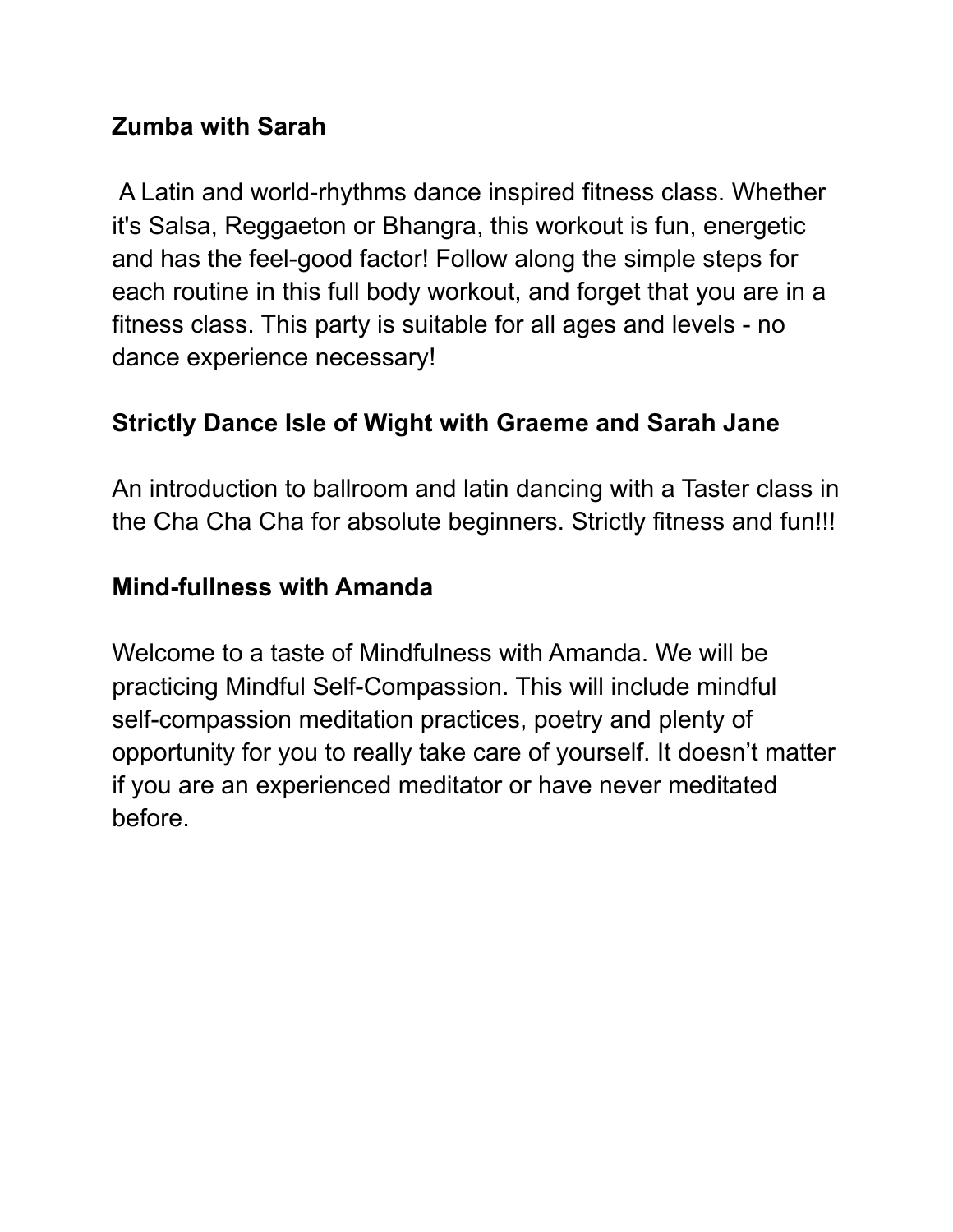#### **Pilates with Penny**

Mat-based Pilates, suitable for all levels. Pilates works to strengthen your core, aid in increasing flexibility, mobility and aiding activities of daily living. By focusing on movement and mindfulness, stress levels will decrease and with continued practice you will experience an improved quality of life.

## **Yoga Nidra and Aromatherapy**

Be transported to the deeply healing and blissful state of pure presence through the ancient practice of yoga nidra and the beautiful aromas of Louisa's handcrafted and healing infused essential oil blends. You will be lying down for around 30 minutes during this guided meditative practice. No experience necessary.

## **Scaravelli Yoga**

A mindful, slow and deeply explorative Scaravelli Yoga class suitable for all. Whether you are a complete beginner or a practiced yogi, find grace and ease of movement by relating to your amazing body with curiosity and wonder.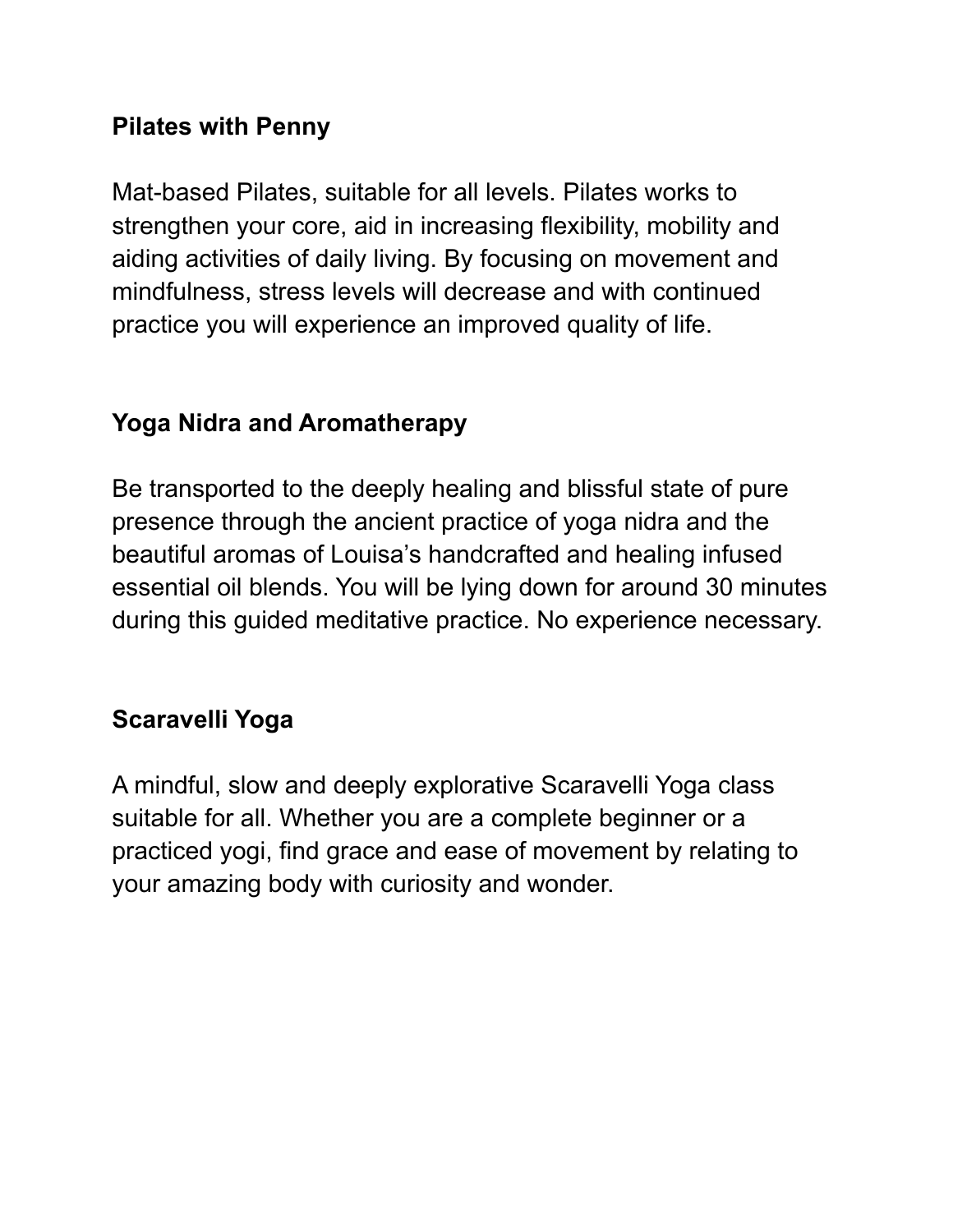## **Sound Healing with Marguerite**

Come and enjoy being bathed in various sounds that will vibrate and resonate within you to create balance and restoration of harmony to your system, and increase your sense of well-being. Calming your mind and body to leave you refreshed and relaxed. Each person's experience of a sound bath is unique with no right or wrong way of feeling, but after you should be grounded and enjoy an easy rest of the day and not plan anything to stressful or physical.

## **Pilates with Judith**

Pilates uses a formation of strength exercises focusing on core strength to give you a lean, toned physique. The class generates a relaxed atmosphere using chill out music.

# **Forest/Garden Bathing with Anthea**

This class will enable you to safely embrace the garden and immerse yourself in the beauty of nature. Lowering your blood pressure, releasing stresses, finding stillness and calm.

## **Baby wild garden bathing for mum and baby with Lizzie**

Baby wild is a natural well-being session for pregnant women and new parents. New Mum's and Dad's welcome, with or without baby. The session combines journaling, nature art, and baby wearing. These outdoor sessions are designed to deepen your connection to yourself, your baby and nature.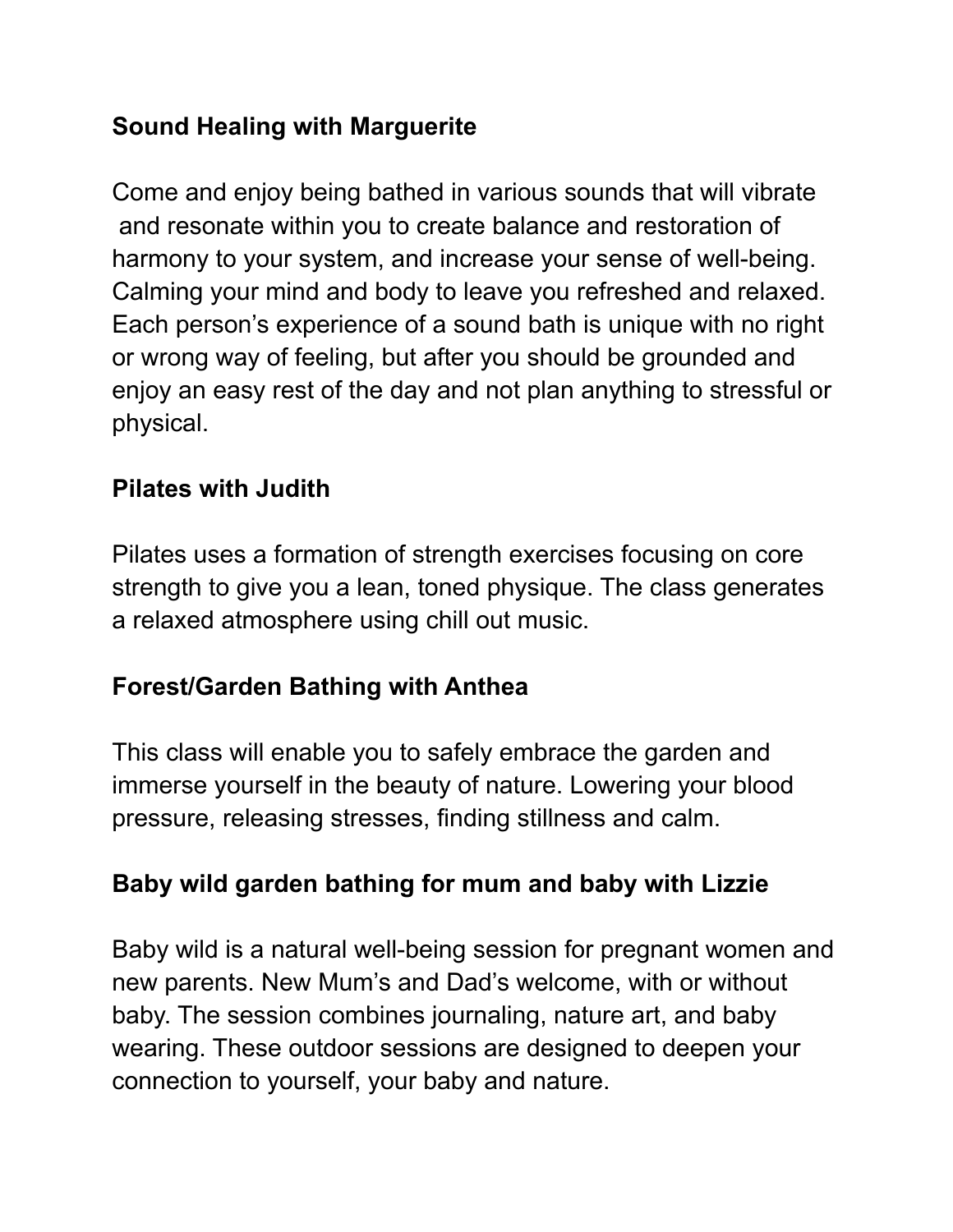# **Dru Yoga with Maggie**

Dru yoga is a modern form of yoga using graceful and flowing sequences which incorporate classical postures . Helps reduce pain and sleeplessness and creates a sense of calm as it prepares the body/mind for meditation.

#### **ILM movement with Rosalind**

Walk/fall class- This class is inspired by the bodywork therapy of Ilan Lev method. It is open for all.During the class we will aim to bring movement and energy back into the body where maybe it has become stuck or uncomfortable. The class will consist of a series of simple provoking movements which can be followed by the participant at their own pace and intensity. Followed by a ' cleaning' of any accumulated energies and a refill of smiles and joy. This specific class will have and emphasis on the two sides of our body. Please bring a Yoga Mat and blanket.

## **Mandala Vinyasa with Olivia Emily Kate**

Themed around the elements water, earth, fire and air, we move 360 degrees around the mat, allowing the student to get lost in a moving meditation.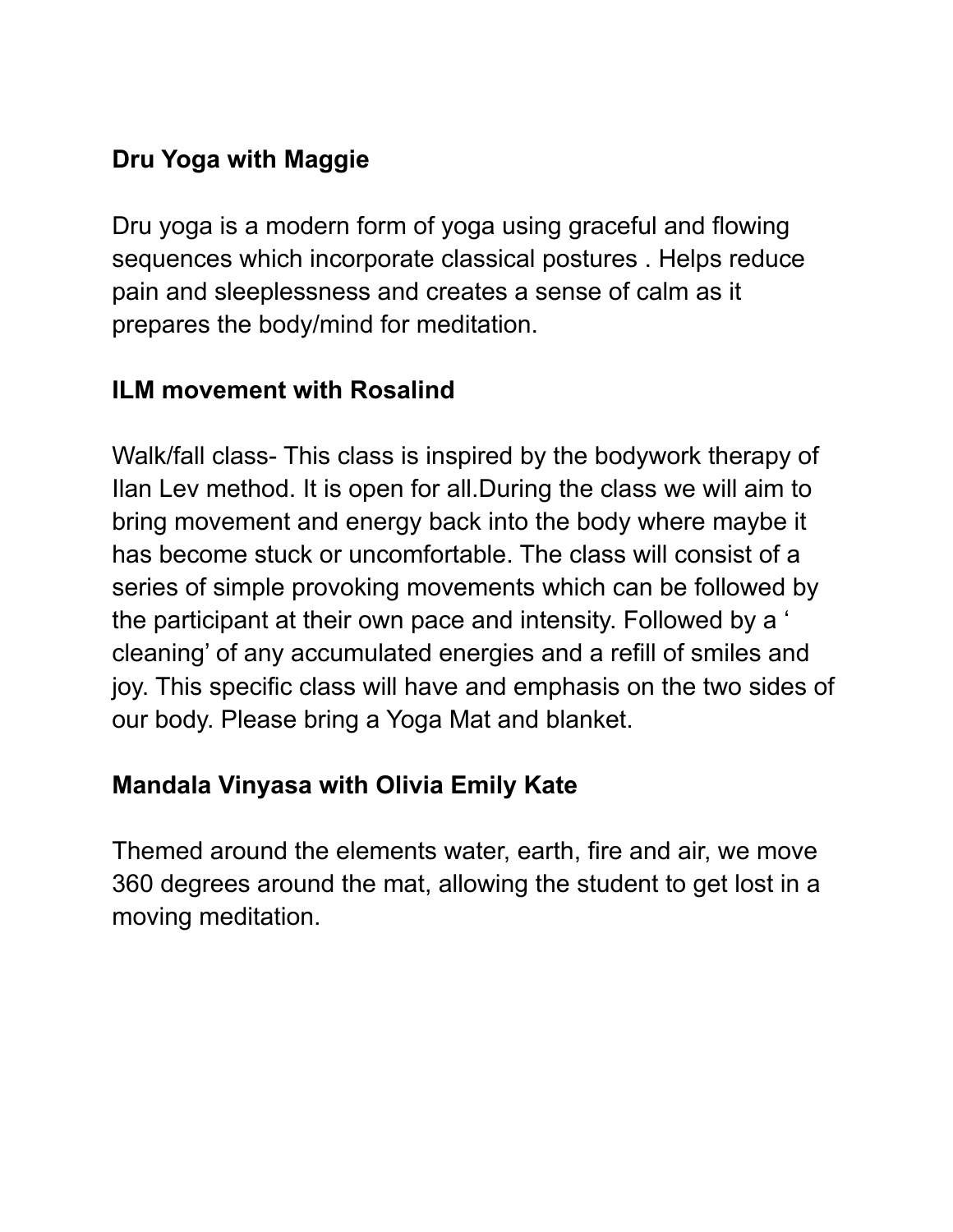#### **Jump with John**

A fun circuit outside in the Garden incorporating squats and leg work, jumps and strength work. Many movements sourced from years of ski training to build overall and core stability. Will be as tough as you like...want a great  $\_\_$   $\_\_$ , this is your class!

# **Hot Yoga flow with Shennon**

Hot yoga flow will open up your body, work your heart and calm your mind in equal measures. Suitable for all levels.

# **Anusara with Angie**

Anusara is a Sanskrit word derives from the root word anu, meaning 'with' and Sara meaning 'flow'. Therefore anusara may be translated as 'flowing with grace' Anusara celebrates life's diversity, the qualities of our heart, and seeks a connection to something greater than ourselves.

# **Voice works**

This is the last class of the weekend before we wind down with some sound healing and final gathering in the echium room.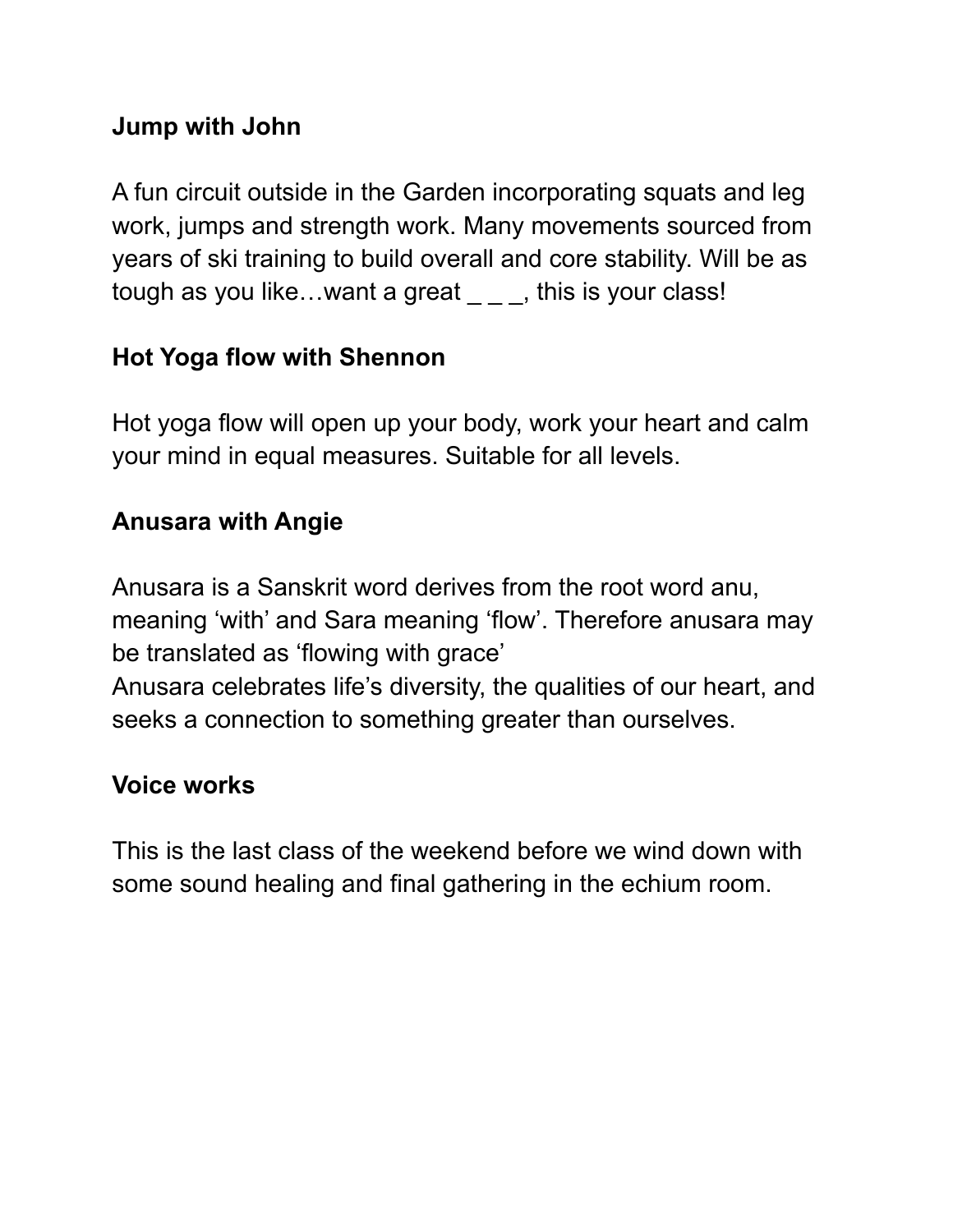# **Rain Locations**

If it's raining (even a little bit!) meet your teacher in the rain location.

| Rain                                            |
|-------------------------------------------------|
| Tropical House 'Hub' (18)                       |
| Tropical House Art Studio (19)                  |
| Tropical House 'Hub' (18)                       |
| Wisteria Pavillion*                             |
| * Turn right from Equatain toward Walled Garden |

*\* Turn right from Fountain toward Walled Garden. Turn right again onto dirt path to stone bench. To the right of #9 on your map.*

# **Wellbeing Vibe - 2022 - Schedule Friday 3rd June**

|                    | <b>ECHIUM</b><br><b>ROOM</b> | <b>CANNA</b><br><b>ROOM</b> | <b>NEW</b><br><b>ZEALAND</b><br><b>GARDEN</b> | <b>TOP LAWN</b> |  |
|--------------------|------------------------------|-----------------------------|-----------------------------------------------|-----------------|--|
| $16:30 -$<br>18:00 | Hatha Yoga<br>with Trish     |                             |                                               |                 |  |
| $18:00 -$<br>20:00 | Meet & Greet - Tavern Bar    |                             |                                               |                 |  |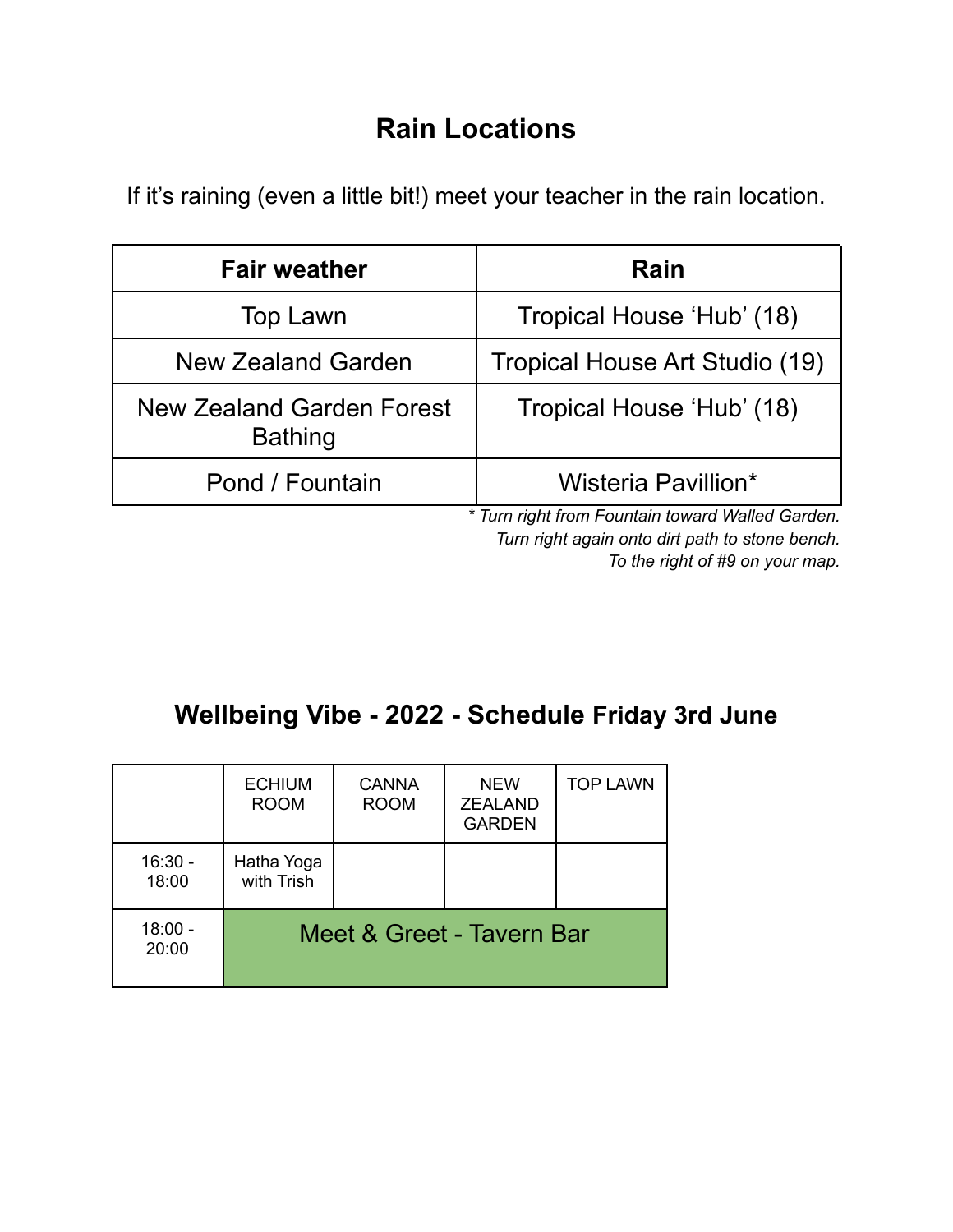# **Wellbeing Vibe 2022 - Saturday 4th June**

|                    | <b>ECHIUM</b><br><b>ROOM</b>                                                         | <b>CANNA</b><br><b>ROOM</b>                            | <b>NEW</b><br><b>ZEALAND</b><br><b>GARDEN</b> | <b>TOP LAWN</b>     | <b>FOUNTAIN</b><br><b>COURTYARD</b> |  |  |
|--------------------|--------------------------------------------------------------------------------------|--------------------------------------------------------|-----------------------------------------------|---------------------|-------------------------------------|--|--|
| $08:00 -$<br>08:30 | Morning Ceremony & Word from the Custodian - edulis                                  |                                                        |                                               |                     |                                     |  |  |
| $08:30 -$<br>11:00 | <b>Breakfast in Plantation Room Cafe</b>                                             |                                                        |                                               |                     |                                     |  |  |
| $09:00 -$<br>10:00 | Tai Chi<br>with Tony                                                                 | <b>Breath</b><br><b>Works</b><br>with<br>Helena        | <b>Pilates</b><br>with Penny                  |                     |                                     |  |  |
| 10:15<br>11.15     | <b>British Wheel</b><br>Yoga<br>with Mark                                            |                                                        |                                               |                     |                                     |  |  |
| 11:30<br>12:30     |                                                                                      | Release<br>with<br>Firebird                            | Qi Gong<br>with<br>Garry                      |                     | Children's<br>Storytime             |  |  |
| $12:00 -$<br>13:00 | Lunch in edulis Restaurant                                                           |                                                        |                                               |                     |                                     |  |  |
| $13:15-$<br>14.15  | Creative<br>Dance<br>with Michelle                                                   | Mandala<br>Vinyasa<br>with Olivia<br><b>Emily Kate</b> |                                               | Zumba<br>with Sarah |                                     |  |  |
| $14:30 -$<br>15:30 | <b>Strictly Dance</b><br>with Graeme<br>& Sarah Jane                                 | <b>Pilates</b><br>with Judith                          |                                               |                     |                                     |  |  |
| $15:00 -$<br>16:00 |                                                                                      |                                                        | Forest<br><b>Bathing</b><br>with Anthea       |                     |                                     |  |  |
| $16:00 -$<br>17.00 | Dru Yoga with<br>Maggie                                                              |                                                        |                                               |                     |                                     |  |  |
| $18:00 -$<br>20:00 | Dinner & Drinks - Tavern Bar & edulis (Music by the Fountain<br>with Ric Harris Duo) |                                                        |                                               |                     |                                     |  |  |